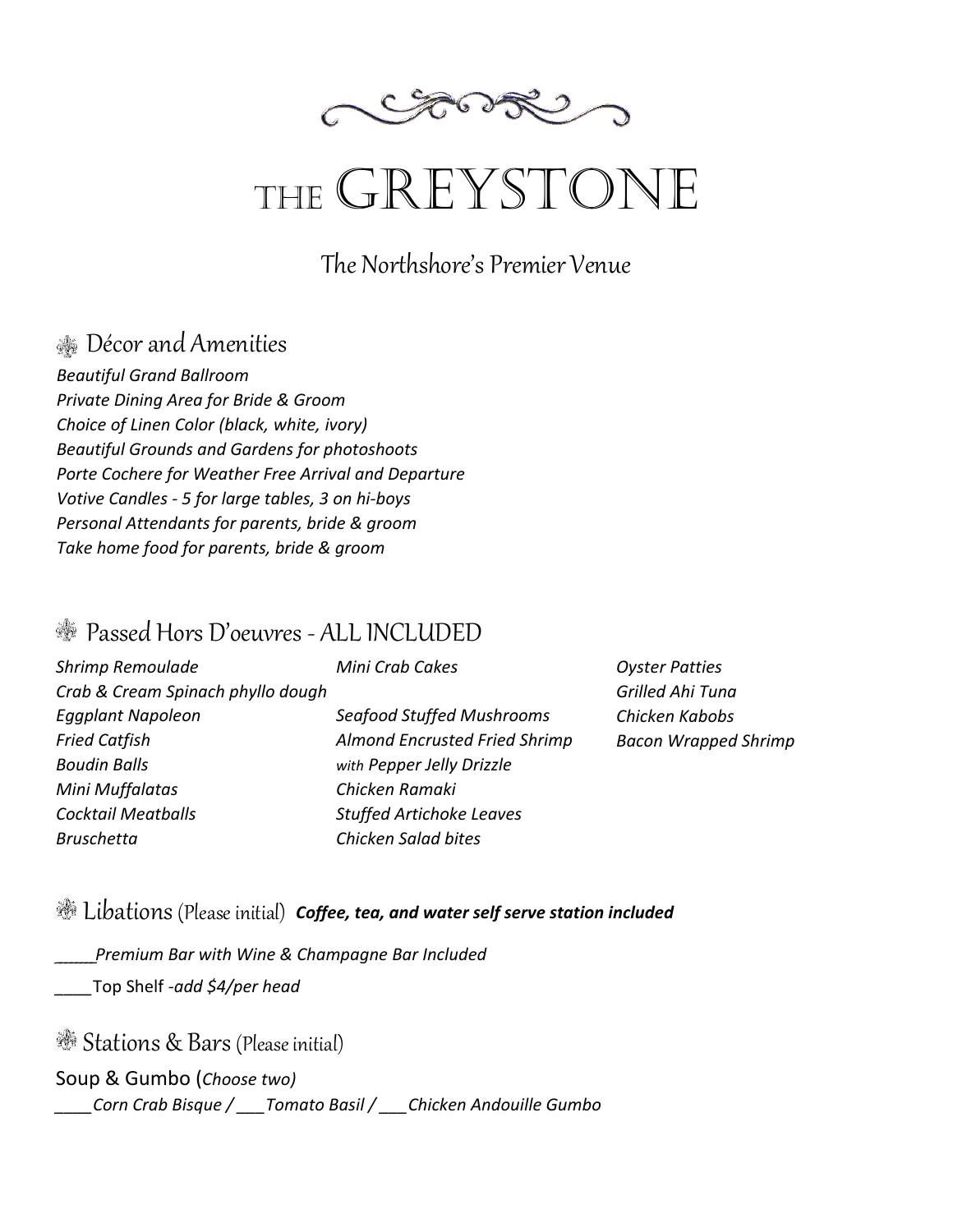

Potato Bar Cheese, Bacon, Sour Cream & Chives **Sweet Potato Bar** Butter, Cinnamon, Brown Sugar & Pecans

Pasta 'Action' Station - Attendant included Chicken / Shrimp Alfredo / Marinara

Sliders (Choose One, please initial) Classic Burgers, Onions, Pickles, Mayo, Mustard, Ketchup Pulled Pork with Coleslaw & Sweet Baby Ray BBQ Sauce

Shrimp & Polenta **BBQ Shrimp over Creamy Polenta** 

Carving Station - add \$10/per head (Please initial) Chicken, Pork Loin, Prime Rib (all 3 included)

Dessert - add \$5/per head (Please initial) Banana Fosters, Chocolate covered Strawberries, Marshmallows & Assorted Fruit

Additional Amenities (Please initial which you would like to add)

Pre-Reception Cocktail & Passed Hors D'oeuvres (30 minutes \$5 per head)

Private Bridal Suite with Restroom, Hair/Makeup Vanity & Full Length Mirror (4 hrs \$600, 6 hrs \$750 includes brunch, 8 hrs. \$900 includes brunch)

On-Site Ceremony Available (Inside or Outside \$1000, 150 white padded chairs included, water station)

Private Groomsmen Suite with Restroom, games, wetbar, brunch, beer, & a private courtyard. \$500 \*Barber chair with fresh shaves for additional cost per person.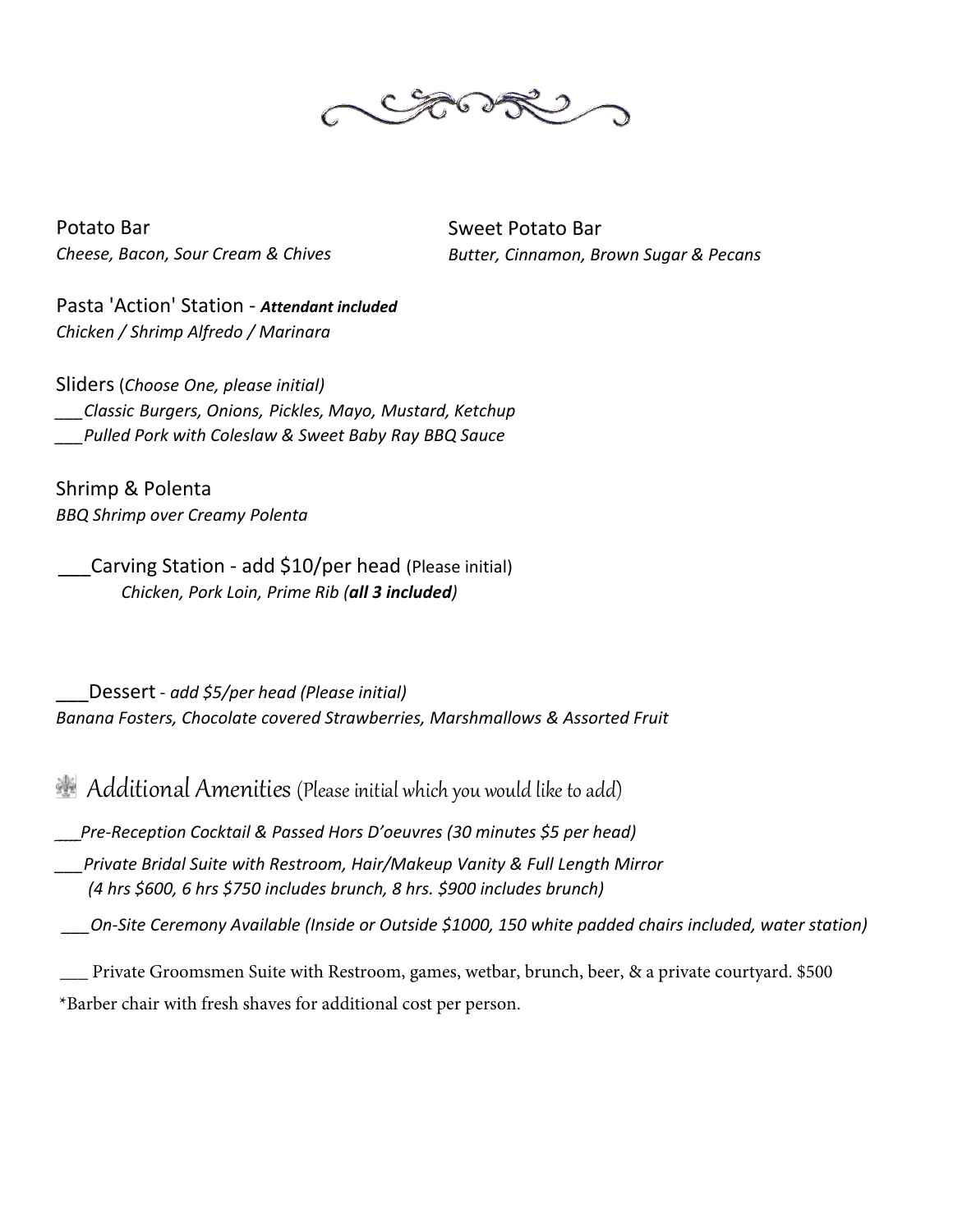

### Premium Bar Includes Top Shelf *add \$4*

*Tito's Vodka Grey Goose*  **Tanquray Gin** Sapphire **Sapphire Sapphire Sapphire Sapphire** *Dewars Glenlivet* 

*Bacardi Rum Ron Zacapa Rum Crown Royal Crown Reserve JD Makers Mark Cuervo Don Julio Tequila Amaretto Disaronno Amaretto* 

Wine / Beer Included

*Cabernet Chardonnay Prosecco Champagne with flavored liqueurs Bud Light, Ultra, Stella & Flat Tire – bottle*

\*These are the alcohol options that The Greystone provides at our facility. If your preferece is something other than these options then you may provide and we will kindly serve.

> **8 Signature**

Satellite bar with wine, beer, & champagne can be added for receptions of 215 or more guests